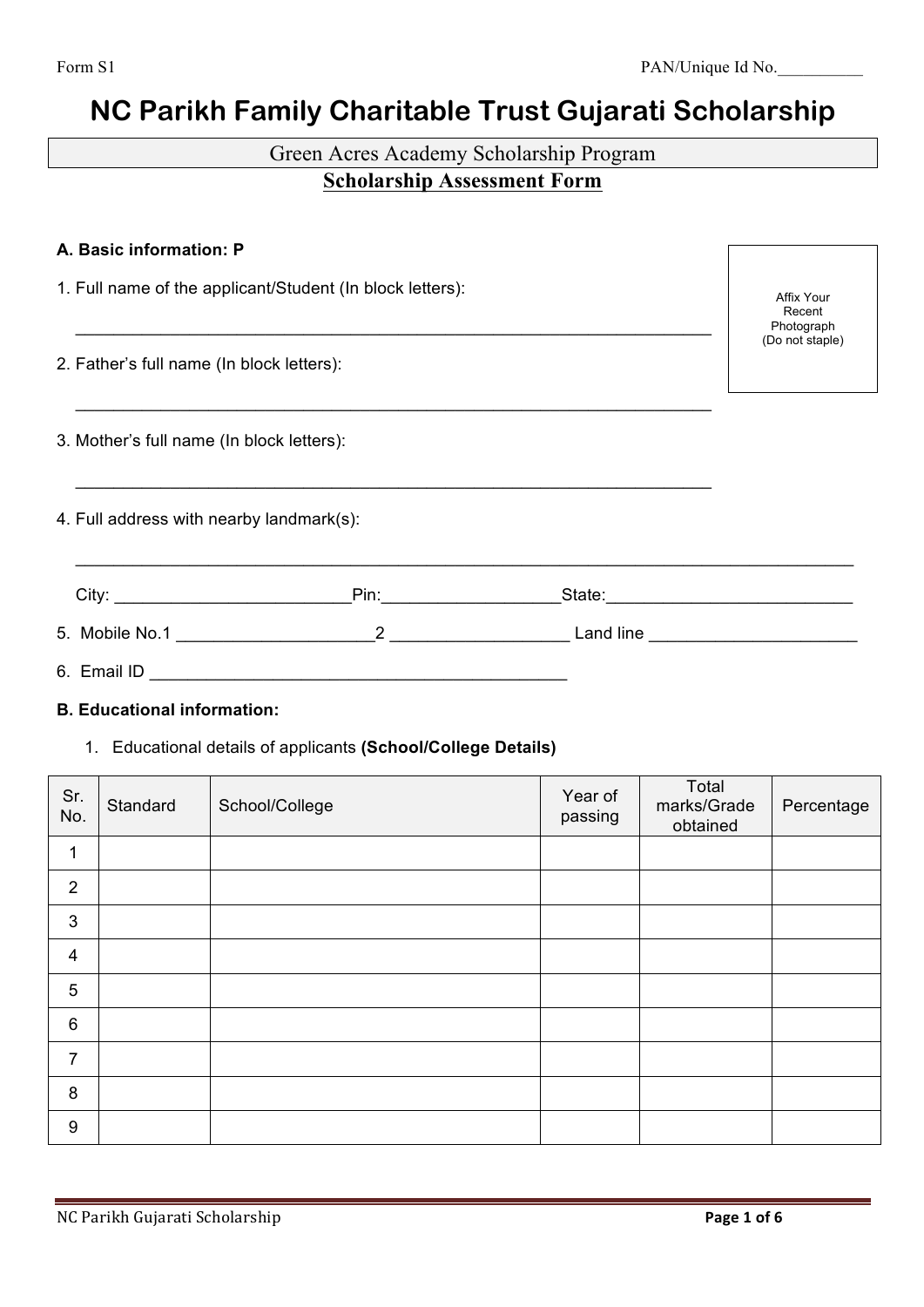### 2. Educational information of the siblings (brothers & sisters):

| Sr.<br>no.     | Name of the sibling<br>(brother and sister of<br>applicant) | Age | Standard | Name of the School/College | Total annual<br>fees<br>(College and<br>classes) | <b>NC Parikh</b><br>Gujarati<br>Scholarship<br>availed<br>(Yes/No) |
|----------------|-------------------------------------------------------------|-----|----------|----------------------------|--------------------------------------------------|--------------------------------------------------------------------|
|                |                                                             |     |          |                            |                                                  |                                                                    |
| $\overline{2}$ |                                                             |     |          |                            |                                                  |                                                                    |
| 3              |                                                             |     |          |                            |                                                  |                                                                    |
| 4              |                                                             |     |          |                            |                                                  |                                                                    |

#### **C**. **Family information: 1.**

| Sr.<br>No.     | Name of the family member | Age | Relationship<br>with Student | Educational<br>status | Occupation | Monthly<br>income |
|----------------|---------------------------|-----|------------------------------|-----------------------|------------|-------------------|
| $\mathbf{1}$ . |                           |     |                              |                       |            |                   |
| 2.             |                           |     |                              |                       |            |                   |
| 3.             |                           |     |                              |                       |            |                   |
| 4.             |                           |     |                              |                       |            |                   |
| 5.             |                           |     |                              |                       |            |                   |
| 6.             |                           |     |                              |                       |            |                   |

2. Total no. of earning members: \_\_\_\_\_\_\_\_\_\_\_\_\_\_

3. Total no. of dependent members: \_\_\_\_\_\_\_\_\_\_\_

4. What is the income source of your family?

| A) Service<br>B) Business | C) Farming | D) Daily wag |
|---------------------------|------------|--------------|
|---------------------------|------------|--------------|

 $\mathsf{res}$  E) any other

(Please specify) \_\_\_\_\_\_\_\_\_\_\_\_\_\_\_\_\_\_\_\_\_\_\_\_\_\_\_\_\_\_\_\_\_\_\_\_\_\_\_\_\_\_\_\_\_\_\_\_\_\_\_\_\_\_\_\_\_\_\_\_\_\_\_\_\_\_\_\_\_\_\_\_

4.1. If your family income source is **service** then please mention the details as below:

| <b>Details</b>        | Mother | Father | Siblings(brother/Sister) |
|-----------------------|--------|--------|--------------------------|
| Designation           |        |        |                          |
| Name of the office    |        |        |                          |
| Total year of working |        |        |                          |
| Salary Per Month      |        |        |                          |

*(Please attach document which show your family / family members income like Salary slips, letter from org. etc. Income certificate from corporator /local governance will not be acceptable)*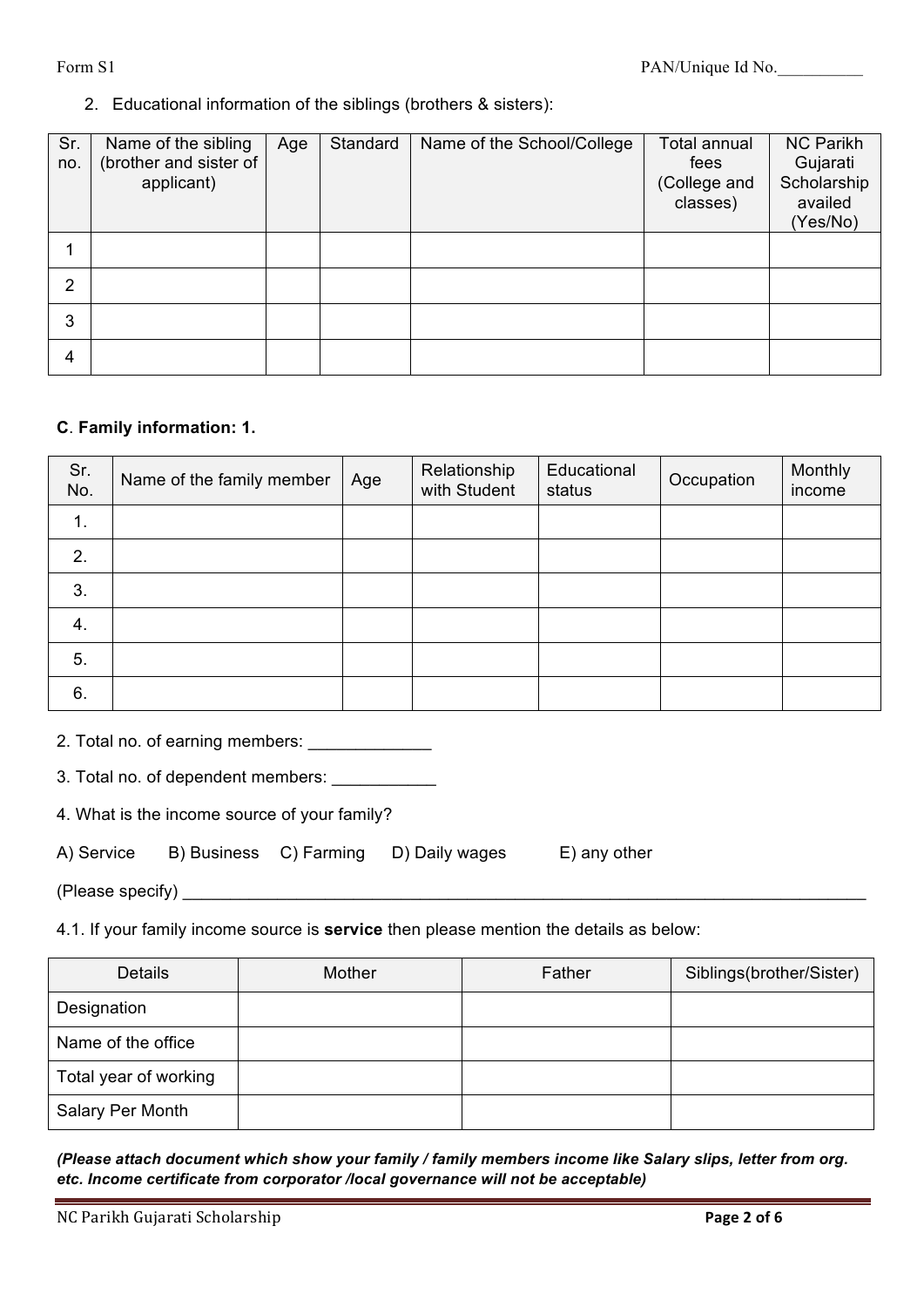# 4.2 If your family income source is **business** then please mention the details as below:

|                                                                                                                                                                                               | Information                                                       |      | <b>Details</b>                                                                    |       |  |  |  |
|-----------------------------------------------------------------------------------------------------------------------------------------------------------------------------------------------|-------------------------------------------------------------------|------|-----------------------------------------------------------------------------------|-------|--|--|--|
|                                                                                                                                                                                               |                                                                   |      |                                                                                   |       |  |  |  |
| Type of business                                                                                                                                                                              |                                                                   |      |                                                                                   |       |  |  |  |
| Location                                                                                                                                                                                      |                                                                   |      |                                                                                   |       |  |  |  |
| fulltime to run the business                                                                                                                                                                  | Name of the family member who are involved                        |      |                                                                                   |       |  |  |  |
| Approximate annual income from the                                                                                                                                                            |                                                                   |      |                                                                                   |       |  |  |  |
| business                                                                                                                                                                                      |                                                                   |      |                                                                                   |       |  |  |  |
| 5. Type of house.                                                                                                                                                                             |                                                                   |      |                                                                                   |       |  |  |  |
| A) Pucca                                                                                                                                                                                      | B) Semi-Pucca                                                     |      | C) Kuccha                                                                         |       |  |  |  |
| (Pucca: Flooring, roof & walls should be cemented, Semi-Pucca: Temporary roofs could be with cemented<br>floor & wall or any one of it, Kuccha: Thatched roofs, mud walls with no floorings.) |                                                                   |      |                                                                                   |       |  |  |  |
| 6. Ownership of house                                                                                                                                                                         |                                                                   |      |                                                                                   |       |  |  |  |
| A) Own                                                                                                                                                                                        | B) Rented                                                         |      | C) any other (please specify) __________                                          |       |  |  |  |
|                                                                                                                                                                                               |                                                                   |      |                                                                                   |       |  |  |  |
| 7. No. of rooms in house?                                                                                                                                                                     |                                                                   |      |                                                                                   |       |  |  |  |
| $A)$ 1<br>B) 2                                                                                                                                                                                | $C$ ) 3                                                           | D) 4 | E) more than 4 Please specify                                                     |       |  |  |  |
|                                                                                                                                                                                               |                                                                   |      |                                                                                   |       |  |  |  |
|                                                                                                                                                                                               | 8. If you have your own house, is there any tenant in your house? |      |                                                                                   |       |  |  |  |
| A) Yes                                                                                                                                                                                        | B) No<br>$C)$ NA                                                  |      |                                                                                   |       |  |  |  |
| 9. If yes, how many?                                                                                                                                                                          |                                                                   |      |                                                                                   |       |  |  |  |
|                                                                                                                                                                                               |                                                                   |      | A) 1 B) 2 C) 3 D) 4 5) more than 4                                                | 6) NA |  |  |  |
|                                                                                                                                                                                               |                                                                   |      | 10. If you have rented house, what is the rent amount for a month? ______________ |       |  |  |  |
|                                                                                                                                                                                               |                                                                   |      |                                                                                   |       |  |  |  |
|                                                                                                                                                                                               | 11. Does your household own any agricultural land?                |      |                                                                                   |       |  |  |  |
| A) Yes<br>B) No                                                                                                                                                                               |                                                                   |      |                                                                                   |       |  |  |  |
|                                                                                                                                                                                               |                                                                   |      |                                                                                   |       |  |  |  |
|                                                                                                                                                                                               | 12. If yes, how much land does the household own (Acres)?         |      |                                                                                   |       |  |  |  |
|                                                                                                                                                                                               | A) 0-2 acres B) 3-5 Acres C) 6-8 Acres                            |      | D) more than 8 acres                                                              |       |  |  |  |
|                                                                                                                                                                                               |                                                                   |      |                                                                                   |       |  |  |  |
|                                                                                                                                                                                               | 13. Approximate income from agriculture land?                     |      |                                                                                   |       |  |  |  |

\_\_\_\_\_\_\_\_\_\_\_\_\_\_\_\_\_\_\_\_\_\_\_\_\_\_\_\_\_\_\_\_\_\_\_\_\_\_\_\_\_\_\_\_\_\_\_\_\_\_\_\_\_\_\_\_\_\_\_\_\_\_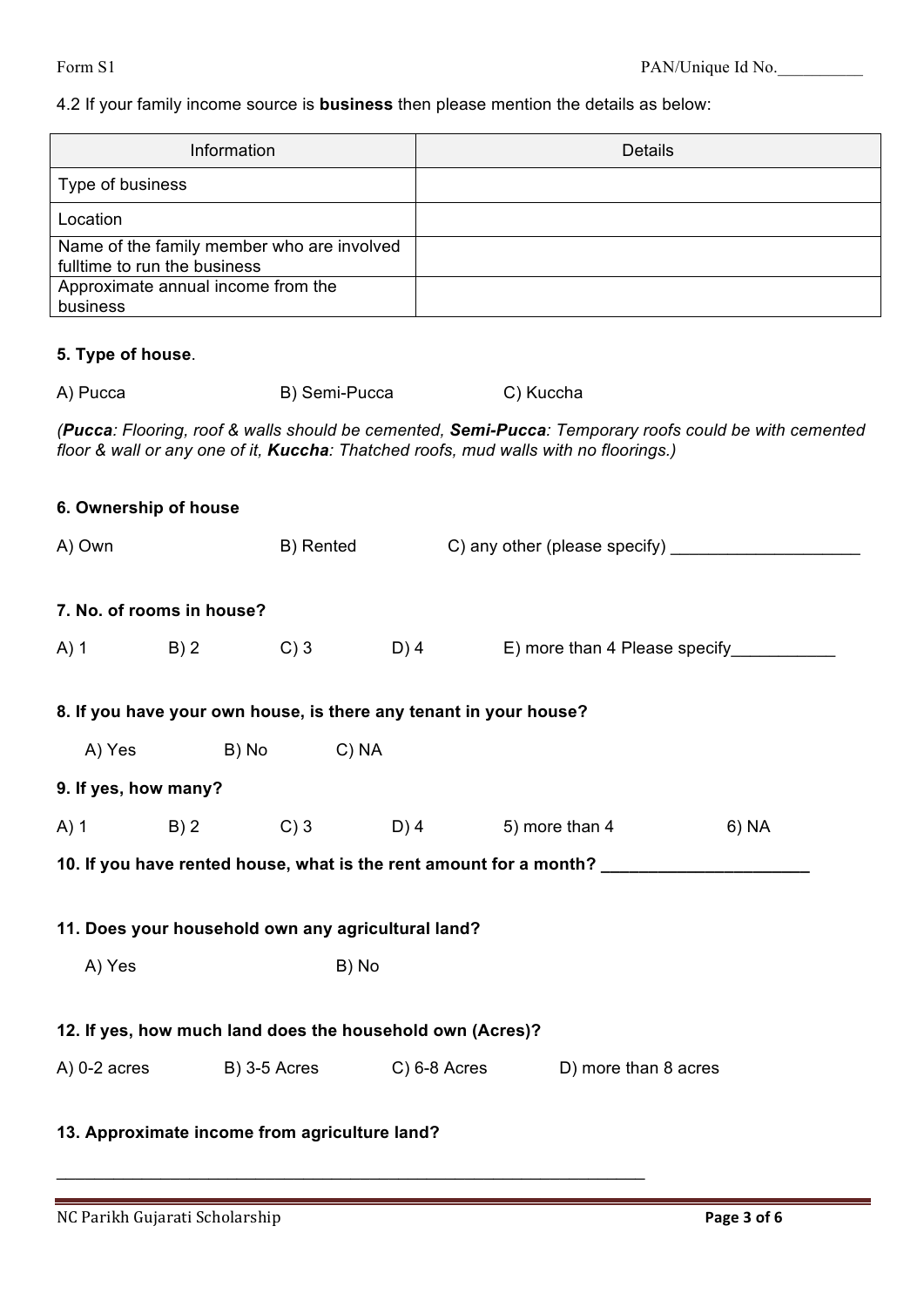#### **D. Family history of Acute and Chronic Diseases and Hospitalization in last one year.**

|                           | Non-hospitalized illnesses |                      |                              | Hospitalization      |                      |                              |
|---------------------------|----------------------------|----------------------|------------------------------|----------------------|----------------------|------------------------------|
| Name of the family member | Type of<br>illnesses       | How<br>many<br>times | Total<br>medical<br>expenses | Type of<br>illnesses | How<br>many<br>times | Total<br>medical<br>expenses |
|                           |                            |                      |                              |                      |                      |                              |
|                           |                            |                      |                              |                      |                      |                              |
|                           |                            |                      |                              |                      |                      |                              |
|                           |                            |                      |                              |                      |                      |                              |
|                           |                            |                      |                              |                      |                      |                              |

I hereby declare that all the information mentioned above is true to my knowledge. I have gone through all the terms and conditions that are applicable to get benefit from this scholarship program. I am aware that all the rights of scholarship approvals are reserved towards Khushboo Charitable Trust.

Signature of applicant: \_\_\_\_\_\_\_\_\_\_\_\_\_\_\_\_\_ Parent's signature: \_\_\_\_\_\_\_\_\_\_\_\_\_\_\_\_\_\_\_\_\_\_\_

Date: \_\_\_\_\_\_\_\_\_\_\_\_\_\_\_\_\_\_\_\_\_\_\_\_\_\_\_\_\_\_ Parent's name: \_\_\_\_\_\_\_\_\_\_\_\_\_\_\_\_\_\_\_\_\_\_\_\_\_\_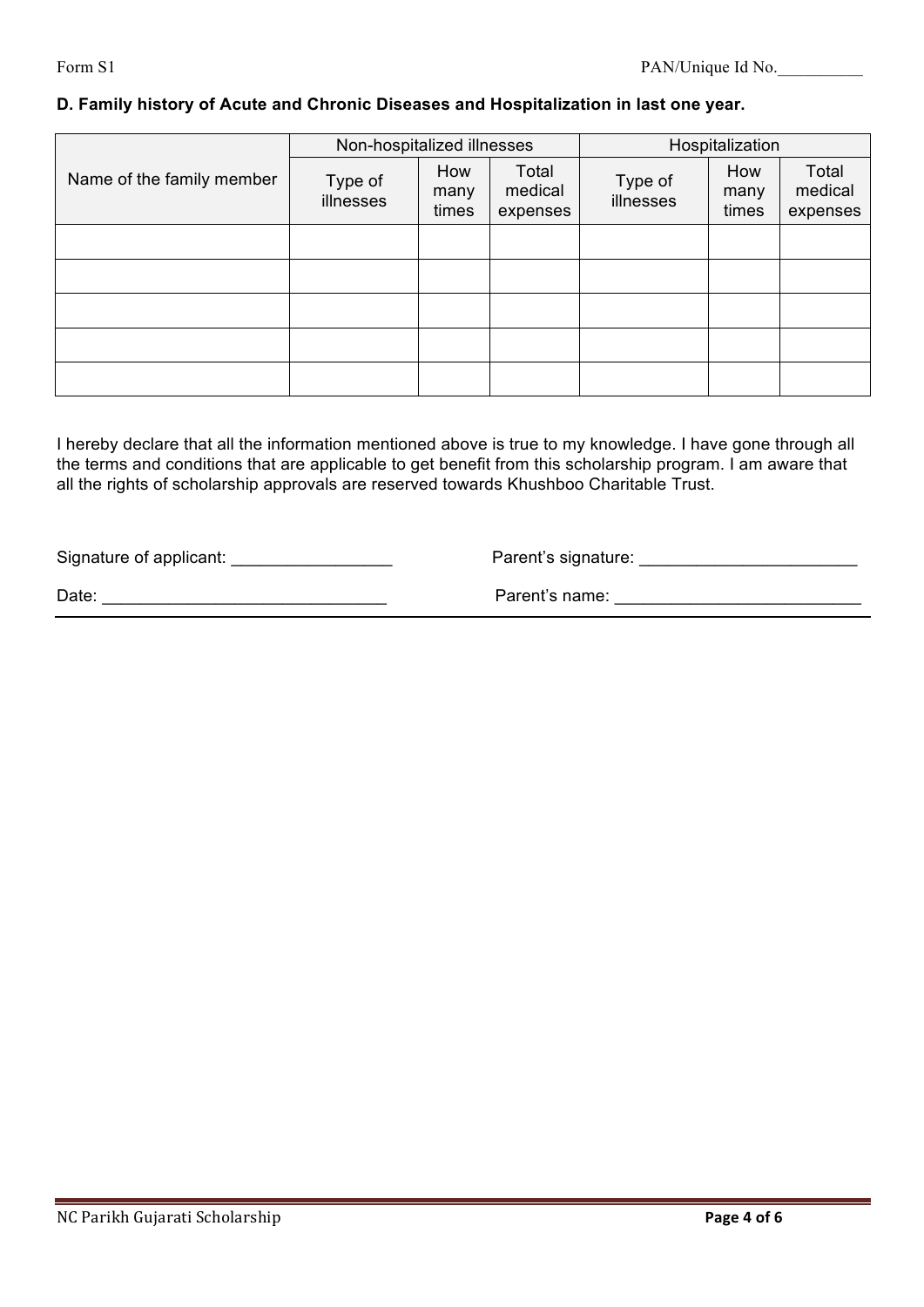#### For office use only:

 $\mathbf{L}$ Initial assessment remarks:

- Comment  $II.$ 
	- A. Approved for home visit
	- **B.** Rejected
	-

## **Signature of Trustees**

| 4<br>. . | Name: |
|----------|-------|
|          |       |
|          |       |
| 2.       | Name: |
|          |       |